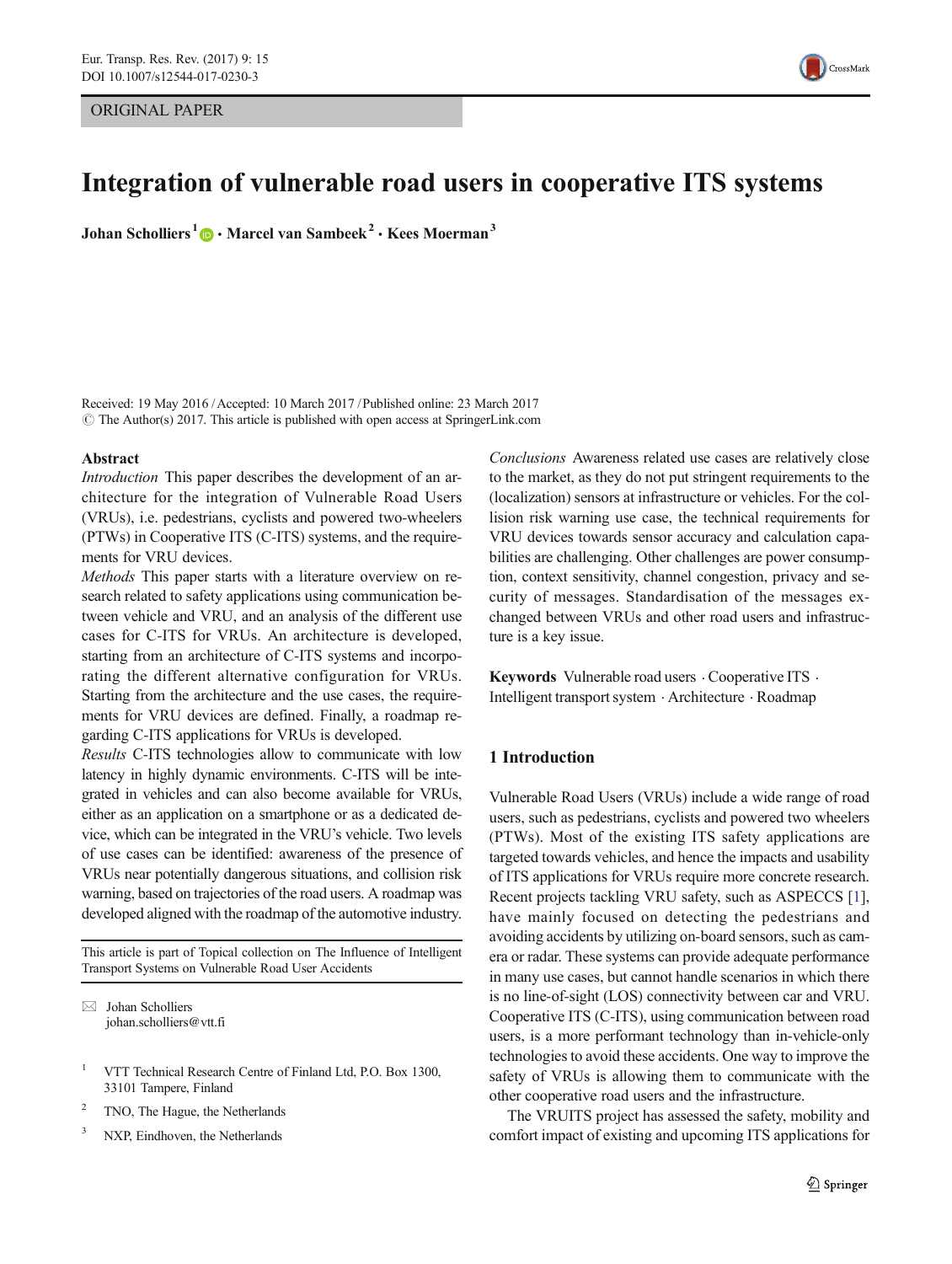Vulnerable Road Users. According to the performed safety assessment of selected ITS systems [\[1](#page-7-0)], co-operative communications between vehicles and VRUs have the potential to improve the safety of Vulnerable Road Users. This paper will start with a literature overview on research related to ITS safety applications, using communication between vehicle and VRU. The different use cases are identified, and an architecture is developed, which also specifies the requirements for VRU devices. The paper concludes with a roadmap regarding C-ITS applications for VRUs.

# 2 Related work

Research and development in cooperative traffic telecommunications and road safety is mainly concentrated on vehicle-tovehicle (V2 V) and vehicle-to-infrastructure (V2I) communications and applications. Vehicle-to-VRU (V2VRU) communications and VRU safety is a rather new research topic. Several research projects have addressed the communication between cars and pedestrian or cyclists. Through an analysis of the different proposed solutions, four different ways of communicating can be distinguished.

The first way is using a tag by the VRU, transmitting only limited information such as ID, and a reader in the vehicle, which localizes the VRU based on this signal. The ADOSE project developed and assessed a system for VRU detection based on harmonic radar and passive transponders [[2](#page-7-0)]. SafeWay2School [[3\]](#page-7-0) developed a RFID-based VRU unit for children that consists of a standalone radio unit able to communicate with intelligent bus stops, which warn drivers with flashing lights about the vicinity of VRUs. The Ko-TAG project demonstrated an in-vehicle collision avoidance and mitigation system for VRUs, using car mounted transmitter-receivers, which can locate tags carried by VRUs, transmitting basic data at 5.9 GHz using a proprietary air protocol [\[4](#page-7-0)].

The second approach is to use smartphones for VRU detection, through exploiting of the signals periodically transmitted by the phone over Bluetooth Low Energy (BLE), Wi-Fi or cellular radio. A receiver in the car should hence localize the VRU. Main issues are large latency caused by the detection process, which is in the order of seconds, and the low accuracy of the positioning of the smartphone using radio signals. BLE is increasingly integrated in smartphones and is another candidate for non-time and non-safety critical applications.

In the third approach, apps on a smartphone transmitting also location data, possibly as standard C-ITS messages (ETSI ITS-G5 in Europe) have been described by Engel [[5\]](#page-7-0) and Liebner [\[6\]](#page-7-0) and Wu [[7](#page-7-0)]. Lee [[8](#page-7-0)] proposes to use Wi-Fi Direct, and Arraya [[9\]](#page-7-0) Wi-Fi to transmit data. According to Borroni-Bird [\[10\]](#page-7-0), future phones can include ITS-G5 without additional hardware. In the future, also LTE Release 14 will support V2P functionalities [[11\]](#page-7-0).

The fourth solution is to use a dedicated VRU device, transmitting location and other sensor data. The messages should be C-ITS compliant to communicate with standardized in-vehicle and roadside C-ITS equipment. The use of C-ITS devices on motorcycles has been demonstrated in the DRIVE-C2X project [\[12\]](#page-7-0), and the Connected Motorcycle Consortium has promised to bring C-ITS enabled motorcycles on the market in 2020 [\[13\]](#page-7-0).

C-ITS solutions, which can build on standard C-ITS equipment in vehicles and infrastructure, are the most promising for safety critical applications, but require further development and testing in real environments is required.

#### 3 Methodology

Cooperative ITS (C-ITS) systems, in which intelligent vehicles communicate with intelligent roadside units, with other road users and with back-end systems, consist of a wide range of actors and interfaces. In order to assure interoperability between components of different providers, an architecture and interfaces should be standardised. In addition, the architecture should also describe the roles of and the interaction between the different actors and components.

In the US, the Connected Vehicle Reference Implementation Architecture (CVRIA [[14](#page-7-0)]) has been set up, with as target to identify the key interfaces which need to be standardised. It describe the functions, physical and logical interfaces, organisational relationships, and application dependencies within the connected vehicle environment. In Europe, ETSI EN 302665 [\[15\]](#page-7-0) specifies the communication architecture of single ITS stations, with examples for vehicle and roadside ITS stations, which consists of 4 functional domains (Applications, Facilities, Network & Transport and Access) and 2 support domains (Security and Management).

Large vehicle-centric projects in the field of cooperative ITS have produced architectures suited to their objectives, such as DRIVE C2X [[16\]](#page-7-0) and CONVERGE [[17\]](#page-7-0). In the Netherlands, an architecture for C-ITS applications, that is based on an eco-system with organisational roles for both public and private stakeholders has been developed [\[18](#page-8-0)].

In most of the above architecture descriptions, the VRU is not regarded as an active stand-alone user. An exception is the CVRIA, which includes a set of mobility use cases related to the interaction between pedestrians and traffic lights. C-ITS systems for VRUs need to build on the architecture and specifications that are set up for vehicles, and need to provide additional applications that are beneficial for VRUs.

Within 3GPP cellular, Vehicle-to-Everything (V2X) specifications, are available for inclusion in the Release 14 ([\[11,](#page-7-0) [19,](#page-8-0) [20\]](#page-8-0)), and also address Vehicle-2-Pedestrian (V2P) use cases. The scope (including communication architecture) is vehicle centric i.e. on vehicle-to-everything, not VRU-to-everything.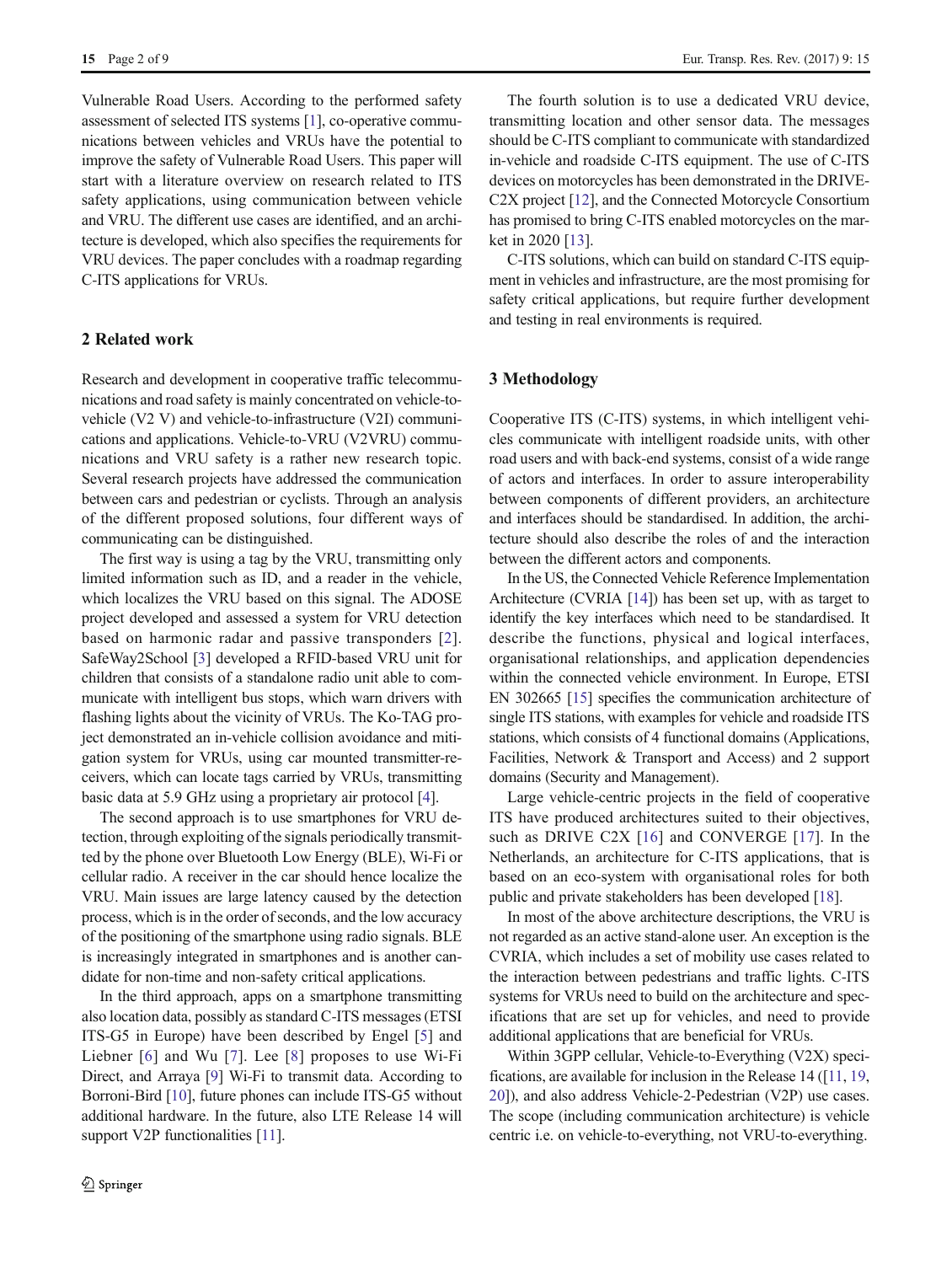<span id="page-2-0"></span>The architecture analysis, described in this paper, is based on a commonly used methodology with several distinct views on the architecture, as used in e.g. [\[18,](#page-8-0) [21\]](#page-8-0). First the different use cases regarding the interaction between VRUs and vehicles/roadside infrastructure (like traffic lights) are identified (section 4), taking the different configurations for communication into account. Opposed to other project related architectures, which only consider the use cases related to the scope of the project, our approach start with an extensive analysis of the different use cases, including different types of VRU interaction with the system and different traffic system configurations. In our architectural approach, an additional 'layer' with physical and functional elements specific for VRUs is included. The reference architecture is used to develop subsystems and elements for cooperative ITS applications for VRUs. The architecture is described in three ways:

- 1. Physical architecture: high-level description of the physical ITS sub-systems used in the VRU, Vehicle, Roadside and Central layer, together with high-level description of the communication / interaction between these subsystems.
- 2. Functional architecture: description of the functional elements within the sub-systems in the VRU, Vehicle, Roadside and Central layer.
- 3. Communication architecture: description of the type of communication and networks used between the functional elements of the physical sub-systems.

Then, starting from the use cases and the architecture, a set of requirements regarding the performance of the devices for VRUs are derived.

Based on the complexity of the requirements, and by aligning with other roadmaps for C-ITS applications, a roadmap for C-ITS applications for VRUs is defined.

## 4 Use cases

The analysis of VRU use cases is complex due to the large variation in VRUs. VRUs include pedestrians, pedestrians on small wheels (roller skates, kick scooters…), cyclists (normal bikes, electric bikes, high-speed electric bikes), a wide range of PTWs, and can also include animal-powered transport. Regarding the interaction and communication between the VRU and the external (vehicle or roadside) C-ITS systems, there are different possibilities for a VRU device:

- the VRU is not equipped with a device;
- the VRU has a device which can only transmit data (i.e. a tag or beacon), e.g. a C-ITS transmitter attached to a backpack or the safety vest of a worker at a road works site;
- the VRU has a device which only receives (broadcasted) data;
- & the VRU has a device with both transmitting and receiving functionality.

The mobile VRU device can be either stand-alone (e.g. a smartphone), a device integrated in the VRU vehicle (bicycle, motorcycle) or a tethered device (sensors in the vehicle, communication using smartphone).

There is a wide variety in the potential traffic conflicts between VRUs and other road users. The conflicts can be categorised regarding the different situational variables: road topology (intersection, mid-block, along a road), the location of the VRU (either on a special pedestrian or cyclist lane, or sharing the same lane as cars), the traffic infrastructure (zebra crossing, signalised crossing) and visibility (line of sight, no line of sight). In addition, compliance to traffic rules (car driving through red, pedestrian crossing during red, complying with right of way rules) is a critical factor in accident scenarios. The following groups of traffic conflicts are identified:

- 1. VRU crosses road at mid-block;
- 2. VRU crosses road at intersection, car driver straight;
- 3. VRU at separate lane (crosswalk, cycle lane) at intersection, initially same direction as car going to turn across VRU path;
- 4. VRU at car lane at intersection, initially same direction as car which crosses VRU path;
- 5. VRU at special lane at intersection, car crosses VRU path;
- 6. VRU at car lane at intersection, car crosses VRU path;
- 7. VRU moves along or at the road:
	- a. car coming from behind;
	- b. oncoming car in the same lane;
	- c. VRU overtakes car in oncoming lane;
	- d. overtaking parked car (door opening);
	- e. VRU in front or back of static car, intending to start/reverse.
- 8. VRU-VRU conflicts: VRUs in same lane, shared lane with oncoming traffic, crossing traffic;
- 9. Mobility related use cases: traffic light info and traffic light green request.

For each of the conflicts there are different ways in which the conflict can be detected:

- by the vehicle on-board sensors;
- by the road side unit sensors, installed at intersections or dangerous locations;
- & cooperatively, by status messages exchanged between the VRU and the vehicle.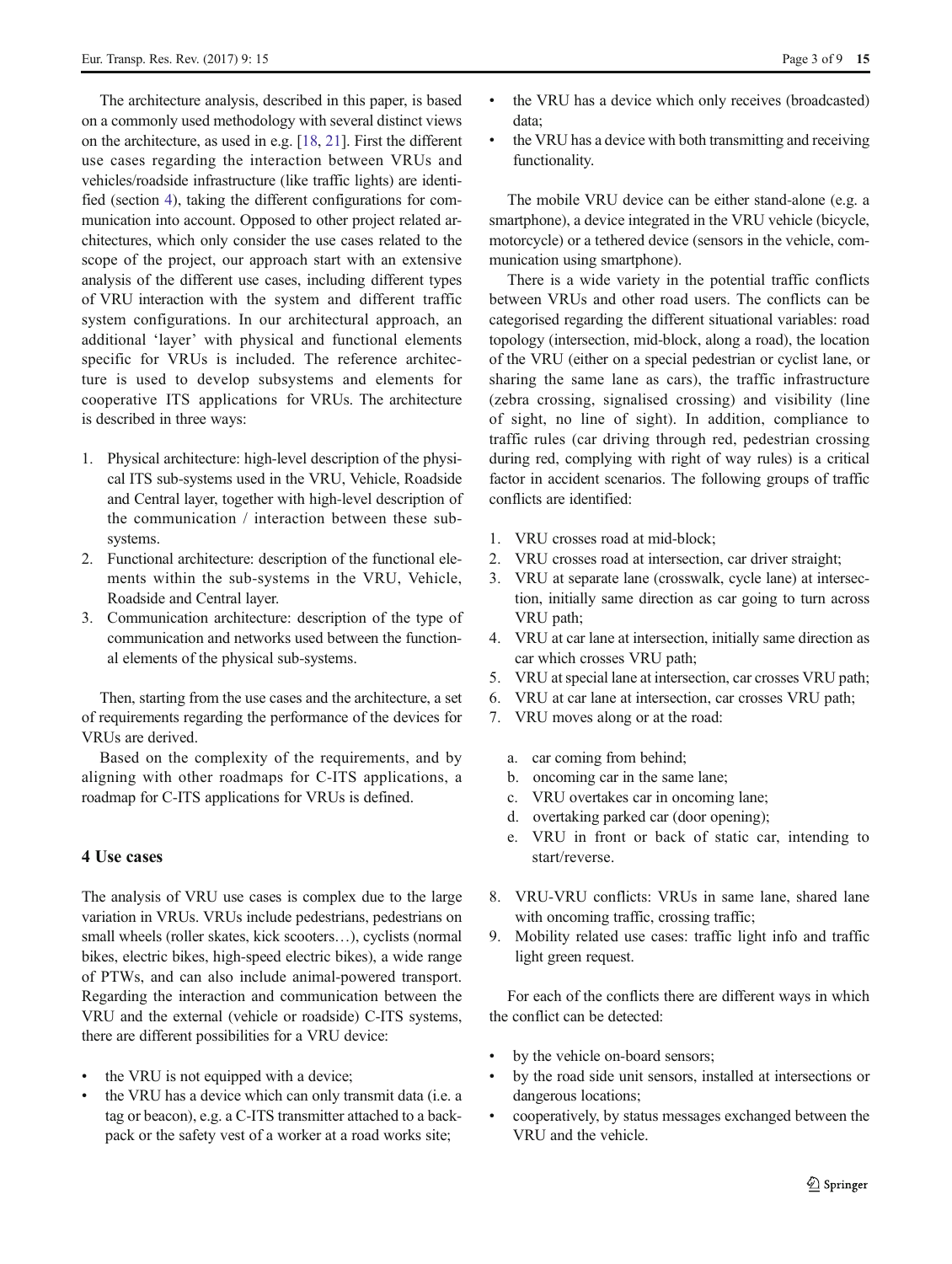15 Page 4 of 9 Eur. Transp. Res. Rev. (2017) 9: 15

Safety services for VRUs are defined at two levels. The simplest level is 'Awareness': road users are warned about the presence of other road users at dangerous situations, e.g. pedestrians/road workers on a motorway, presence of pedestrians at zebra crossing, pedestrians crossing signalised intersection with conflict to turning cars. For this type of road hazard warnings, no accurate information on VRU location and speed is needed.

Using a more advanced system, also 'collision detection' can be implemented: the messages exchanged contain accurate data to estimate the trajectories of the different road users, to make a risk assessment of potential collision, and to warn the road users in time to take an appropriate action. In order to avoid a high number of "nuisance" warnings, high positional accuracy is required. The risk assessment can be made either at the vehicle, the roadside unit, or the VRU device.

# 5 Architecture for the integration of VRUs in cooperative its

The architecture is developed using the methodology de-scribed in [[18,](#page-8-0) [21](#page-8-0)]. Starting from the use case analysis, the following views of the system are derived:

- Context view, in which the system that supports the selected VRU ITS applications is modelled as a black box. Nothing is known about the inside of that box. At the borders of the black box 'actors' are connected through interfaces. The actors identified include end users, drivers, Vulnerable Road Users, road operators and information providers. The system should support mobility for VRUs in a safe and comfortable way in the existing road infrastructure with existing road users. Cooperative communication is used to support the VRU mobility.
- Functional view: the functional description of the system is based on the use cases, identified in section [4](#page-2-0). The functional components identified at the VRU layer include VRU Transponder (VRU-T, a tag sending only limited data), a Personal ITS station or a VRU Vehicle ITS station (able to communicate via ITS-G5), the VRU Vehicle Electrics/Electronic (E/E) system providing sensor information, and a VRU connected system (able to communicate via mobile networks with internet). At the vehicle layer, the components are Vehicle ITS station, Vehicle E/ E system, Vehicle Connected System, Vehicle Sensor system and Vehicle VRU localisation system, which is a specific system to locate VRU transponders. At the Roadside layer, the components are the Roadside ITS station (RIS), Roadside substation (sensor or actuator system), Traffic light controller and Roadside VRU localisation system for VRU transponders. At the Central layer, the components are the Central ITS station, an Internet Information

system for providing information to a specific application and the Traffic Management Centre.

Communication view: a more detailed sequence diagram of each use cases is presented to show the temporal interaction of the actors with the ITS subsystems and the message flow of functional components of the different ITS subsystems.

Based on the sequence diagrams of the selected ITS applications the functional and communication architecture are derived, i.e. the actors, functional components and interfaces are plotted in the four identified layers of the physical architecture, i.e. VRU, Vehicle, Roadside and Central layer. The overall functional architecture, which is derived from the sequence diagrams, is shown in Fig. [1](#page-4-0), and shows the functional components and actors in the four defined layers, i.e. central, roadside, vehicle and VRU layer.

The VRU layer covers pedestrians and VRUs with a vehicle (PTW riders, cyclists). The actors per layer are shown in the right part. Colours are used to classify the different functional systems:

- 1. Red: cooperative ITS-based systems, as defined by ETSI ITS
- 2. Orange: tag-based systems for VRU detection
- 3. Green: smartphone based system, with Internet based communication
- 4. Grey: existing non-cooperative systems used today in vehicles and along roadside.

In this functional architecture the ITS station in each layer is regarded as the component for the cooperative applications responsible for sensor data fusion, situation management / situation awareness and e.g. collision risk calculations.

## 6 Requirements for VRU its stations

Starting from the use cases and the architecture, a set of different requirements were derived for the functional components of the system, additional to the existing requirements for the Basic Set of Applications as defined for ETSI C-ITS systems [[22\]](#page-8-0). Major requirements relate to range, latency, scalability, and position accuracy. VRU ITS stations have restricted capabilities, which should be taken into account during standardisation.

Position accuracy For vehicle applications, ETSI TS 101539– 1 [\[23\]](#page-8-0) requires a position accuracy of 1 m. For VRU applications a similar requirement holds, however a higher accuracy (0.5 m) is desired, to be able to distinct whether the VRU is in a safe area (on a sidewalk) or not (on the road). Data received by vehicles from VRUs have to be matched with data received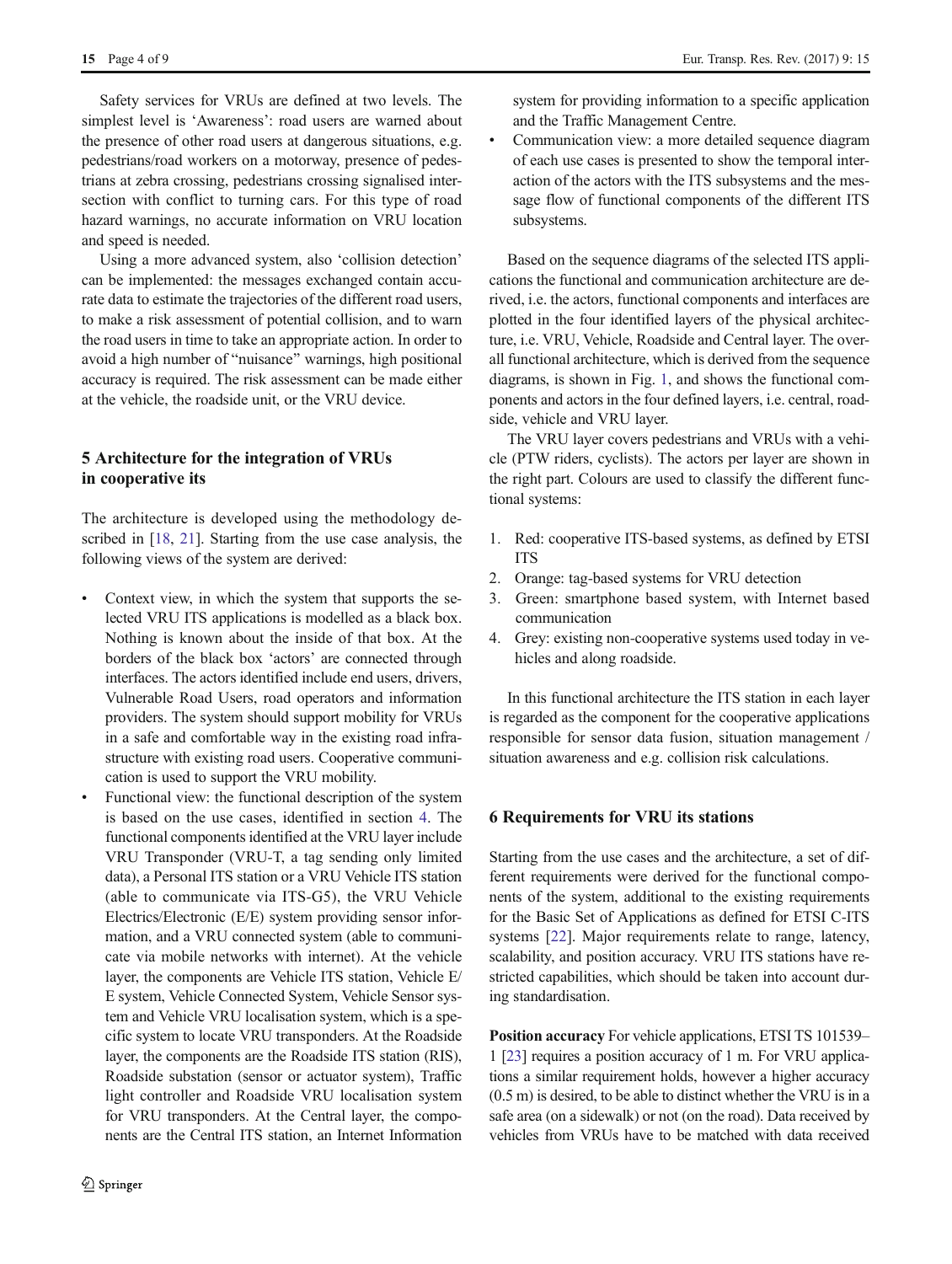<span id="page-4-0"></span>

Fig. 1 Functional Architecture for cooperative ITS with Vulnerable Road Users

from in-vehicle sensors. Here, more advanced techniques like differential GNSS methods [\[24\]](#page-8-0) could be used, or additional meta-information, e.g. by use of the smartphone camera for positioning [\[25\]](#page-8-0). The position accuracy issue is more challenging for VRU devices than for vehicles, as e.g. smart phone GNSS receivers have lower accuracy.

Context awareness VRUs use nomadic devices, e.g. smart phones, in different transport modes and contexts. Starting from the data of the nomadic device's inertial sensors (accelerometer, gyroscope, magnetometer), the context of the VRU and the transition of the VRU object state (e.g. standing, cycling, walking, starting) can be determined. Bocksch [[26](#page-8-0)] identified the different possible movements of a pedestrian (standing, walking, running, falling, cycling, entering a car, lying, throwing the tag) with an accuracy of 91% for most categories. Based on the context of the VRU, the safety app on the phone should be active or dormant, in order to save power [\[7](#page-7-0)].

Range One of the major benefits of cooperative safety services is the possibility to detect dangerous situations earlier than using on-board vehicle sensors. The possible conflict between VRU and cars should be detected in time, in order to be able to warn the road users to make a corrective action. The time of warning depends on the Time To Collision (TTC), and should take the user reaction time, communication latency, the time needed to perform the manoeuvre, and a safety margin into account.

The range should hence be sufficient to perform a risk assessment based on CAM information prior to issuing the warning. As an initial guideline, a minimum range corresponding to a TTC of 5 s is proposed. For oncoming traffic scenarios, this results in a range requirement of about 100 m for pedestrian and cyclists in urban scenarios (car speed 50 km/h) and 160 m in extra-urban scenarios (car speed 90 km/h).

For cars, the range of vehicle-to-vehicle communications with ETSI ITS-G5 can be about 500–1000 m, assuming lineof-sight communication at a transmitting power of 20 dBm. For battery-life reasons, VRU devices will more likely have a less powerful transmitter and antenna (e.g. 10 dBm). In case the device is held near the body (e.g. a smartphone in a pocket), the power is attenuated even more. The transmitting power of the VRU device affects range: e.g. for a 10 dBm transmitter about 300 m is achieved, for a 0 dBm transmitter 120 m [\[27](#page-8-0)]. Objects in the link path have a considerable effect on range, which is decreased by about 50%. As a result, a VRU with a device transmitting at only 0 dBm, which is entering the road from behind an obstacle or coming from an obstructed side road, will only be perceived by fast moving vehicles (90 km/h) at a Time To Collision of 2.4 s. This is not sufficient for the vehicle to perform a complete stop [\[27\]](#page-8-0). Based on the measurements performed by Jutila [\[27\]](#page-8-0) a minimum transmitting power of 10 dBm is needed to cover time critical scenarios.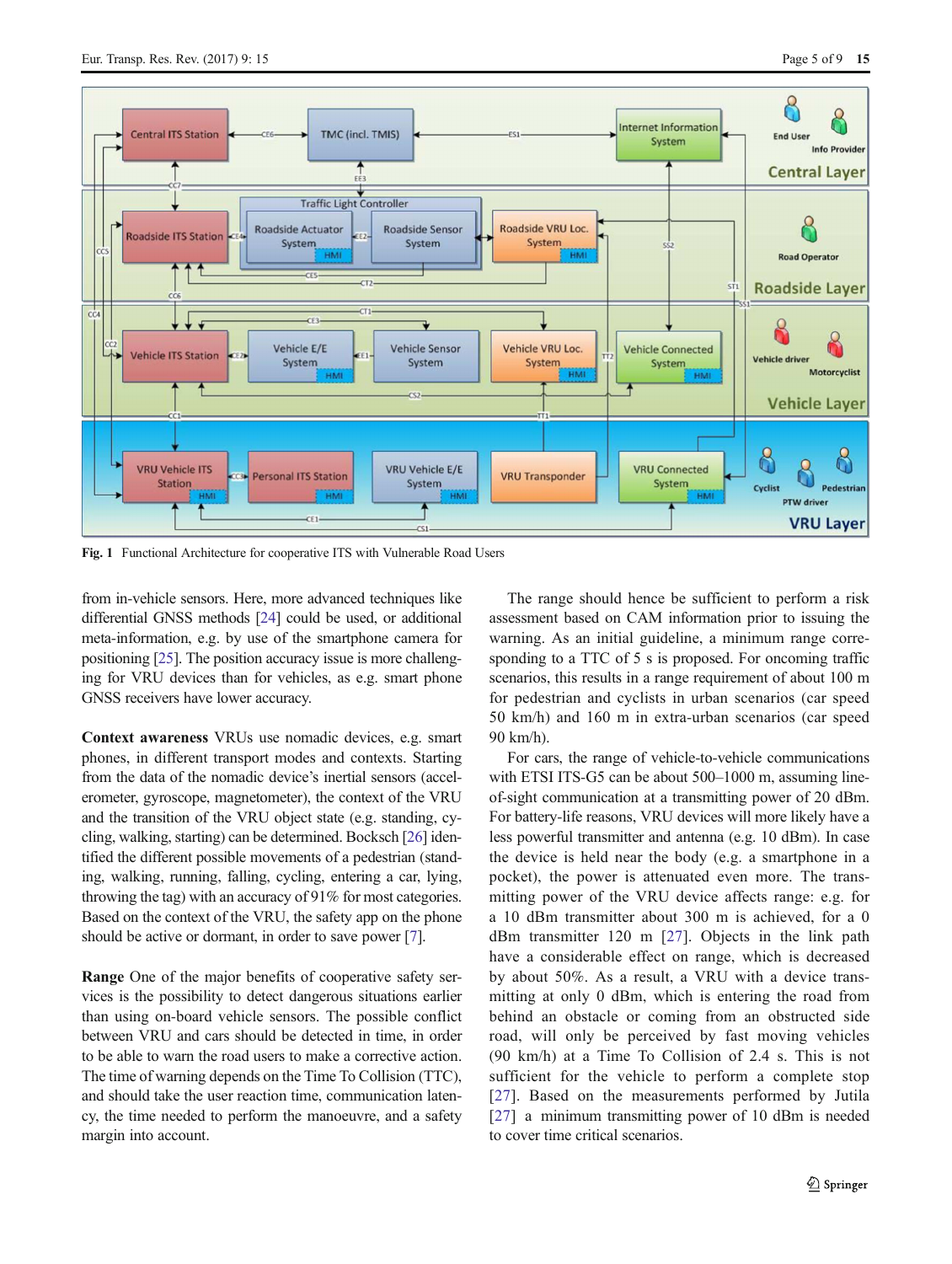Latency Critical road safety and pre-crash applications require an estimated 300 ms end-to-end latency time as stated in ETSI TS 101539-1 [\[23\]](#page-8-0) and ETSI TS 101539-3 [[28\]](#page-8-0). The end-to-end latency includes the communication network and the in-vehicle processing delays. The data transmission and receiving delays should be kept below 100 ms for time-critical systems with intervention. Safety systems aiming only at informing and warning can work with slightly larger latencies.

ETSI ITS-G5 allows direct communication between vehicles with latencies as low as 1 ms [[27\]](#page-8-0). ITS-G5 allows direct communication between sender and receiver. In contrast, in conventional cellular communications a mobile network operator and/or a service provider which supports geomessaging capabilities are needed [\[17\]](#page-7-0). In addition, a geolocation server is needed at the mobile network or at a service provider, which keeps track of the location of the different road users [\[17\]](#page-7-0). For end-to-end tests in which a warning was sent by a driver, messages were relayed via a LTE network and a service provider to another driver in the direct neighbourhood. In this case, measured latencies were in the order of 1 s [[29\]](#page-8-0). Future cellular technologies will allow much smaller latencies: LTE Release 14 targets max. 100 ms latency for V2X applications [\[30](#page-8-0)], evolving to 1 ms in later versions of 5G [[31\]](#page-8-0). LTE Release 14 will allow using ProSe (Proximity Service) for direct communication between devices, so that the information does not have to pass through the network infrastructure. Another feature, which can be beneficial for C-ITS is eMBMS (Multimedia Broadcast Multicast Services). More research is needed on how the different technologies, and especially cellular technologies, can support VRU applications.

Scalability The system should work in an urban environment and perform well in a use case where many road users are at the same intersection. To avoid interference and degradation of C-ITS applications based on ITS-G5, Decentralised Congestion Control (DCC) is developed in order to handle network stability. This is especially important in the absence of a coordinating access point or base station, when faced with an increasing number of C-ITS messages being emitted. DCC has been standardised in the approved ETSI TS 102687 [[32](#page-8-0)] and ETSI TS 103175 [\[33\]](#page-8-0). This current specification is deemed sufficient for early deployment of 'Day 1' applications. DCC needs to be revisited for 'Day 1.5' applications such as automated driving use-cases (e.g. C-ACC and platooning) but also for Infrastructural and Vulnerable Road User use-cases. The increase in data volumes exchanged and the increased message behavioural requirements demand further development of the predictability of the DCC as developed for Day 1 applications. This requires that both the communication network supports this as well as the developed services. Current Distributed Congestion Control does not differentiate on type of road users, and different DCC rules may be needed for e.g. pedestrians based on their location (distance to road) and estimated intention. If all VRUs would be equipped with C-ITS devices 'continuously' transmitting messages at the default 10 Hz, this will cause congestion of all channels. Currently only a single channel (CH0) in the 5.9 GHz band is used for ITS-G5 applications. Multiple channels in the ITS-G5 band are needed in addition to the current CH0 channel to cope with the future increased message traffic [\[34](#page-8-0)].

For cellular communication systems, the scalability requirement is challenging. Previous research, e.g. ETSI TR 102962 [\[35\]](#page-8-0), have indicated that LTE networks may be overloaded due to heavy traffic broadcasted already by 20 cars per cell at a rate of 10 CAMs per second. Solutions are hence needed which not offload CAM messages to the network, or which use more resource efficient methods for providing status information.

# 7 Roadmap for C-ITS VRU applications

In order to come to a deployment of C-ITS applications for VRUs, there following major issues that have to be dealt with are:

- Technical performance of devices for VRUs, including position accuracy, battery management, power consumption. For smart phone implementations, this also includes context sensing and interaction with other applications on the smartphone. For dedicated devices, this includes miniaturisation of the devices and integration of the devices in the vehicles.
- Non-distracting user interfaces and efficient warning strategies. The user interfaces should be designed so, that the user keeps the main attention to the traffic situation. Warnings should be designed to provide the desired effect, and false alerts should be kept to a minimum to ensure user acceptance.
- Standardisation of the messages exchanged. CAM and DENM messages should accommodate for the restricted capabilities of VRU ITS devices, and allow the receiving road users to estimate the trajectory of the VRU. In addition to the CAM messages, also standardisation of cooperative perception should be taken forward. Observation from VRUs from infrastructure or vehicles may result in more accurate data than VRU device location sensors. Within ETSI ITS WG1 a study of use cases and standardization perspectives on VRUs is ongoing [\[36\]](#page-8-0)
- Privacy and security rules should be agreed. Privacy and security are major acceptance barriers in the deployment of C-ITS Day 1 applications, which have been addressed in the work of the C-ITS platform [\[37\]](#page-8-0). According to the C-ITS platform, users need to provide consent for nonsafety critical applications. The security solution proposed by the C-ITS platform for on-board units in vehicles is based on certificates stored in a HSM (Hardware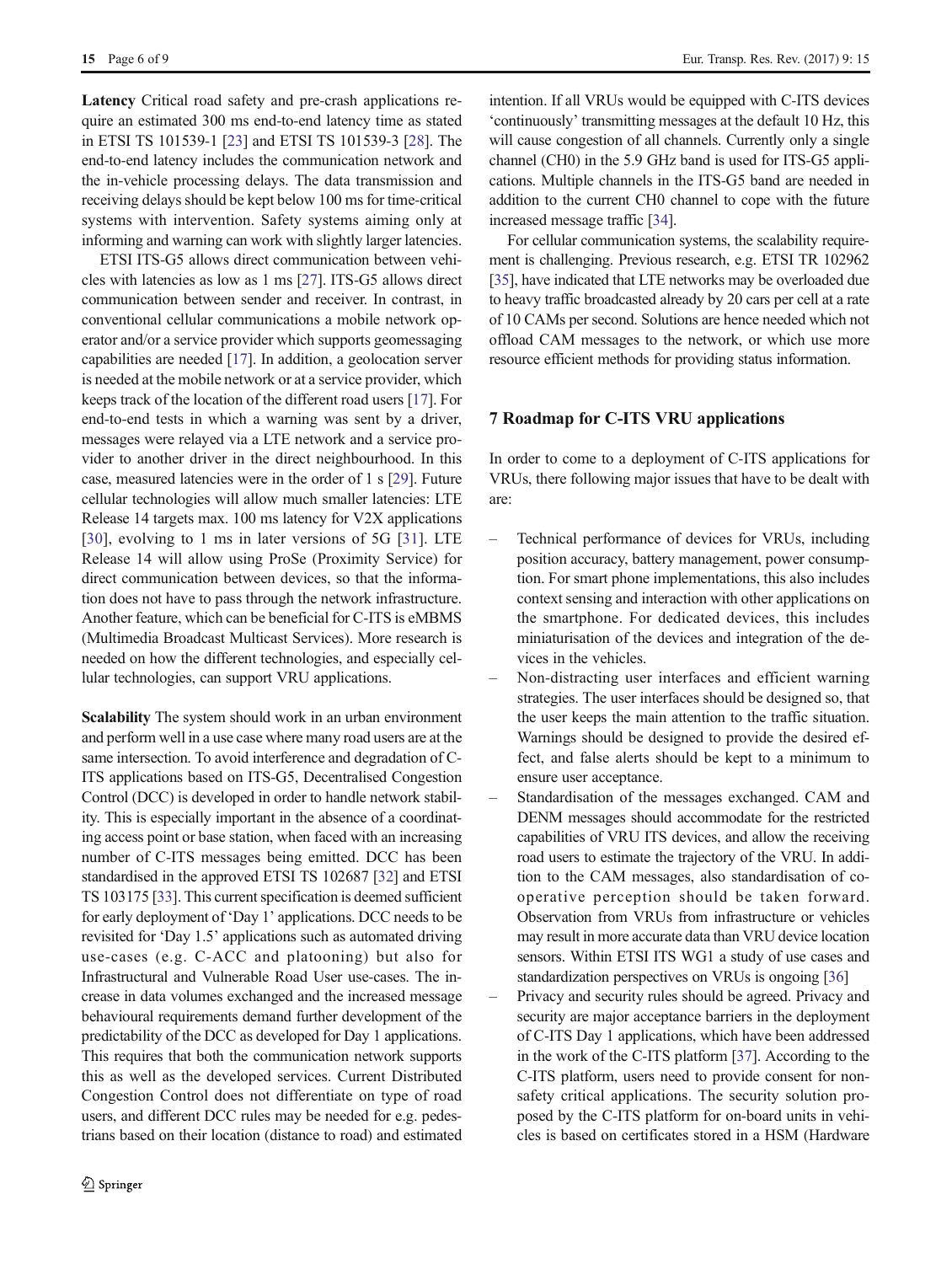Security Module). The security solution should also accommodate for software based solutions in smart phones. Privacy of VRUs (e.g. children) is a more sensitive matter than vehicle related privacy, and hence the establishment of standardised procedures that guarantee the privacy of VRUs and the security of the messages is a critical issue.

Based on the identified challenges, and roadmaps of supporting technologies such as the roadmap of the Car2Car Communication Consortium [[38\]](#page-8-0), a roadmap for C-ITS applications for VRUs has been developed.

Phase 1: Basic applications This includes applications, which do not require substantial changes to existing message sets, and can be developed using existing technology. This includes:

- Signal Phase and Timing (SPaT) for Vulnerable Road Users. C-ITS messages for signalised intersections are addressed by ISO/TS 19091 [\[39\]](#page-8-0), and include SPaT and intersection topology (MAP). The standard includes VRU related elements, such as pedestrian sidewalks and bicycle lanes Information on the status of the traffic lights, such as time until the next phase or speed advices can be provided to VRU devices, such as smart phones. Requirements that have to be fulfilled for these applications are the integration of C-ITS communications in the smartphone, an increased accuracy of GNSS positioning for smartphones, ability to identify the relevant traffic light, and a non-distracting user interface, allowing the VRU to keep his attention to the traffic situation.
- Presence warning at crossings and black spots, e.g. automatic detection of pedestrians waiting and/or crossing from infrastructure. Roadside units send message to drivers for increased awareness.
- Motorcycle approach warning is one of the 'Day 1' use cases. Motorcycles share the same roads as vehicles. Requirements to be fulfilled for this application is a sufficient level of positioning accuracy, to be able to derive the lane driven by the motorcycle.

Phase 2: Advanced warning This phase includes more advanced application, which require more advanced sensing, e.g. tracking of VRUs by infrastructure, as well as VRUs equipped with devices, either equipped to VRU vehicles or a first generation of portable VRU devices. It includes:

– Cooperative perception from infrastructure. VRUs are detected and tracked by sensors, installed at the roadside. Either the data of the VRUs is transmitted to the vehicles, which assess the risk of collision, or the roadside unit assesses potential collisions based on messages of both

vehicles and VRUs. Requirements to be fulfilled for this application is an increased detection accuracy of the roadside sensor, in order to be able to perform accurate risk assessment with a low amount of false and missed alerts. Detection and tracking of cyclists was demonstrated in the VRUITS trial in Helmond.

- Equipped VRUs. First implementations of VRUs (in addition to motorcycles) will be with either beacon type of devices or bidirectional devices. The VRU vehicles expected to be first equipped with devices are vehicles with electric power source, such as e-bikes and high speed bikes, mopeds, and wheelchairs. The use cases are awareness of other road users (i.e. information on presence of VRUs) as well as collision detection, dependent on the vehicle speed and the accuracy offered by the devices. High-end motorcycles and bikes may be equipped with bidirectional devices, for other vehicles beacon type of devices will be used. Specific user groups, such as workers at high-risk areas (e.g. highway maintenance) are expected to be the first to be equipped with nomadic VRU devices, or with smartphone C-ITS apps. Requirements to be fulfilled are the integration of VRU devices in the vehicle through miniaturisation and a limited power consumption. As the positioning accuracy of the first nomadic devices is expected to be in the order of 2–5 m, the main use case is awareness.
- Smartphones with safety-related apps. The apps allow to build a local dynamic map, based on the information received from other vehicles, and assess collision risk. The apps may also allow transmission of messages, either continuously or only in the case of high collision risk. Additional applications are speed advice at traffic lights, and, dependent on message implementations, green light request. The most critical requirement is to achieve submeter positioning the accuracy of the smartphone sensors in order to be able to make a high quality risk assessment, as well as a sufficiently low power consumption.

Phase 3: Cooperative sensing During this phase the accuracy and performance of VRU devices is sufficient for collision risk detection, and vehicles share the information collected by sensors with each other. This phase includes:

– VRU devices have the same functionalities as Vehicle ITS stations, and transmit status messages, perform risk management and can warn other road users of potential collisions. Both dedicated devices, either portable or integrated in the VRU vehicles, as well as smart phone apps for C-ITS will be available. The major relevant requirements to fulfil for this application are - for both the vehicle and the VRU implementations - high quality risk management, with a low amount of false and missed alarms,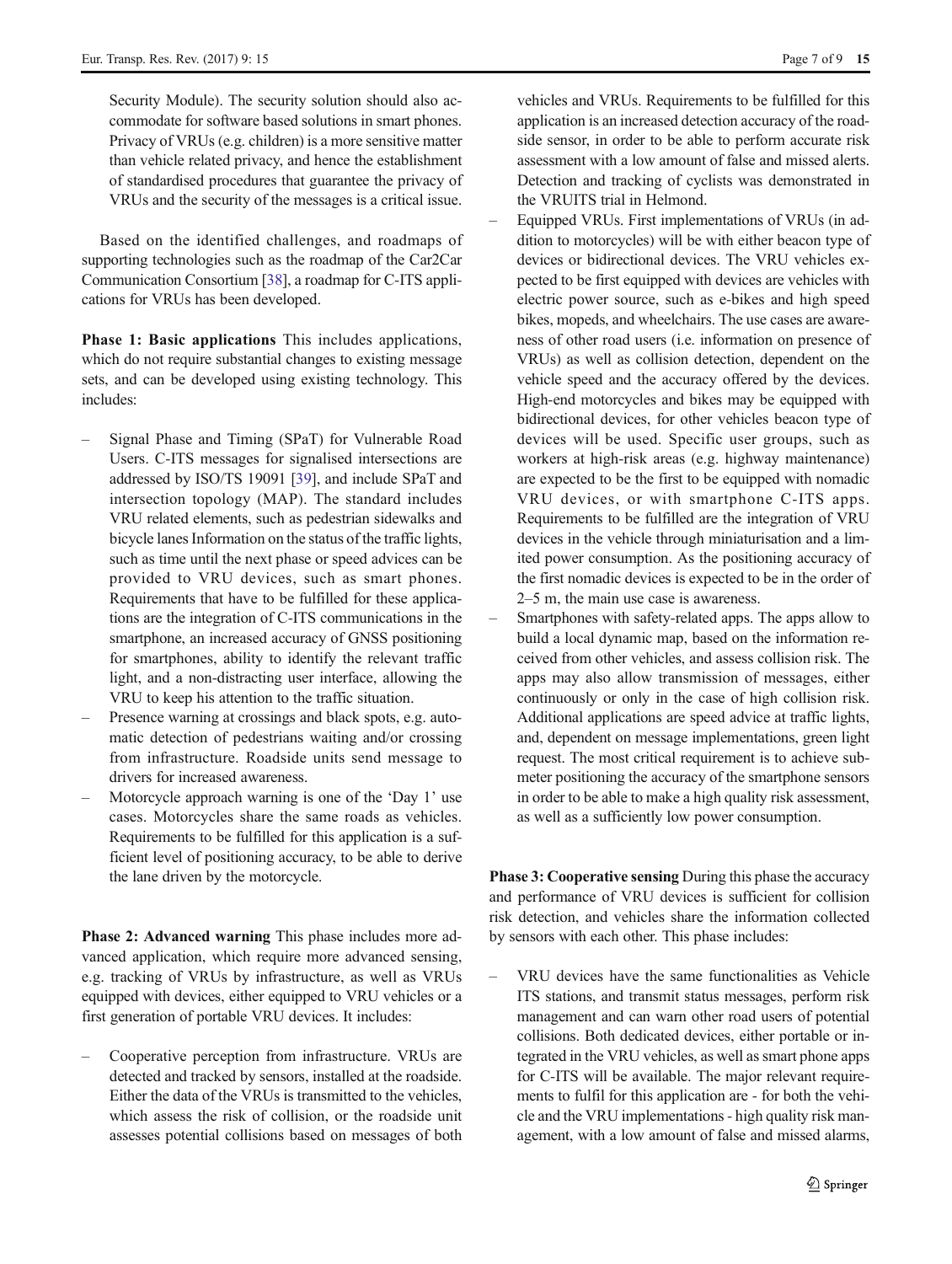<span id="page-7-0"></span>15 Page 8 of 9 Eur. Transp. Res. Rev. (2017) 9: 15

as well as efficient warning strategies and non-distracting user interfaces which allow the user to keep the focus to the traffic situation.

– Cooperative perception by vehicles: According to the vision of the Car2Car Communication Consortium [[38](#page-8-0)], vehicles may warn other vehicles of objects detected on their path. This also includes VRUs, which are e.g. behind a corner or obstructed through other vehicles. The major requirements to fulfil are efficient and accurate identification and tracking of VRUs by vehicles, fusion of information from different sources, and efficient and non-distracting warning and communication strategies.

## 8 Discussion and conclusions

This paper presented an architecture for the integration of Vulnerable Road Users (VRUs, pedestrians, cyclists, PTW riders) in Cooperative ITS systems. VRUs can be either detected by vehicles or infrastructure, or have a C-ITS enabled communication device, either integrated in the vehicle of the VRU, or stand-alone (e.g. smartphone). Two levels of use cases can be identified: awareness of the presence of VRUs near potentially dangerous situations, and collision risk assessment. For the latter use case, the technical requirements for VRU devices towards sensor accuracy and calculation capabilities are challenging. Other challenging requirements are related to power consumption, context sensitivity, channel congestion, privacy and security of messages. Awareness related use cases are closer to the market, as they do not put stringent requirements to the (localization) sensors at infrastructure or vehicles. Standardisation of the messages exchanged between Vulnerable Road Users and the infrastructure and vehicles is a key issue.

C-ITS systems for VRUs have the potential to improve the safety of VRUs. C-ITS systems for VRUs will build on the infrastructure that is being deployed for vehicles, and provide additional applications that are beneficial for VRUs. However, major efforts are required to overcome the technical challenges, such as message standardisation, research and development of improved location accuracy methods and of device miniaturisation technologies. Deployment of the systems requires collaboration between all stakeholders, both local authorities, automotive industry, and end-users. Incentives, such as financial support of innovation activities, are required for development of the systems, introduction of the systems to the market and deployment of the first systems in real environments.

Acknowledgements The authors are in debt with the members of the research team of the VRUITS Project. The VRUITS project has received funding from the European Commission Seventh Framework Programme (FP7-TRANSPORT-2012-MOVE-1) under Grant agreement No. 321586.

Open Access This article is distributed under the terms of the Creative Commons Attribution 4.0 International License (http:// creativecommons.org/licenses/by/4.0/), which permits unrestricted use, distribution, and reproduction in any medium, provided you give appropriate credit to the original author(s) and the source, provide a link to the Creative Commons license, and indicate if changes were made.

### References

- 1. Scholliers J, van Noort M, Johansson C, Mans D, Silla A, Bell D, Hancox G, Leden L, Giannelos I, Bax B, Malone K (2016) Impact assessment of ITS applications for vulnerable road users. Trans Res Procedia 14:4515–4524
- 2. Saebboe J, Viikari V, Varpula T, Seppä H, Cheng S, Al-Nuaimi M, Hallbrjörner P, Rydberg A (2009) Harmonic automotive radar for VRU classification. Proceedings of the international radar conference, Bordeaux, France, 12-16 October, 2009
- 3. Anund A, Chalkia E, Nilsson L, Diederichs F, Ferrarini C, Montanari R, Strand L, Aigner-Bruess E, Jankoska D, Wacowska-Slezak J (2012) SafeWay2School D10.5 Final report
- 4. Westhofen D, Gründler C, Doll K, Brunsmann U, Zecha S (2012) Transponder- and camera-based advanced driver assistance system, 2012 intelligent vehicles symposium, Alcalá de Henares, Spain, June 3-7, 2012
- 5. Engel S, Kratzch C, David K, Warkow D, Holzknecht M (2013) Car2Pedestrian positioning: methods for improving GPS positioning in radio-based VRU protection systems, advanced microsystems for automotive applications 2013, smart systems for safe and green vehicle, berlin, Germany, 17–18 June 2013
- 6. Liebner M, Klanner F, Stiller C (2013) Active safety for vulnerable road users based on smartphone position data, IEEE intelligent vehicles symposium, Gold Coast, Australia, 23–26 June, 2013
- 7. Wu X, Miucic R, Yang S, Al-Stouhi S, Misener J, Bai S, Chan WH (2014) Cars talk to phones: a DSRC based vehicle-pedestrian safety system, 2014 I.E. 80th vehicular technology conference: VTC2014-fall, 14–17 September 2014. Vancouver, Canada
- 8. Lee S, Park J, Kim D, Hong YG (2014) An energy efficient vehicle to pedestrian communication method for safety applications,  $6<sup>th</sup>$ int. conf. on ubiquitous and future networks, 8–11 July 2014, Shangai, China
- 9. Arraya JJ, Merdrignac P, Shagdar O, Nashashibi F, Naranjo JE (2014) Vehicle to pedestrian communications for the protection of vulnerable road users, 2014 I.E. intelligent vehicle symposium, 8– 11 June 2014, Dearborn, Michigan, USA
- 10. Borroni-Bird C (2013) Enabling connected and electric vehicles, CAR management briefing seminars, Traverse City, Michigan, 5- 8 August, 2013
- 11. 3GPP TR 22.885 (2015) Study on LTE support for vehicle to everything (V2X) services, V14.0.0, 2015
- 12. Maruyama K, Chiba T, Kizaki T, Horozovic A (2014) Vehicle-to-X functions for improved motorcycle safety. Auto Tech Rev 3:50–55
- 13. Motorcycles become part of the connected vehicle world: BMW Motorrad, Honda and Yamaha cooperate to further increase safety of powered two-wheelers, Honda News Release, 7.10.2015
- 14. Connected Vehicle Reference Implementation Architecture (2016) [http://local.iteris.com/cvria/.](http://local.iteris.com/cvria/) Retrieved 22.11.2016
- 15. ETSI EN 302 665 (2010) Intelligent transport systems (ITS); communications architecture, V1.1.1, 2010
- 16. Schulze M, Mäkinen T, Kessel T, Metzner S, Stoyanov H (2014) DRIVE-C2X D11.3 Final report (IP-deliverable)
- 17. CONVERGE (2015) Deliverable 4.3 "Architecture of the Car2X systems network, CONVERGE project, www.converge-online.de